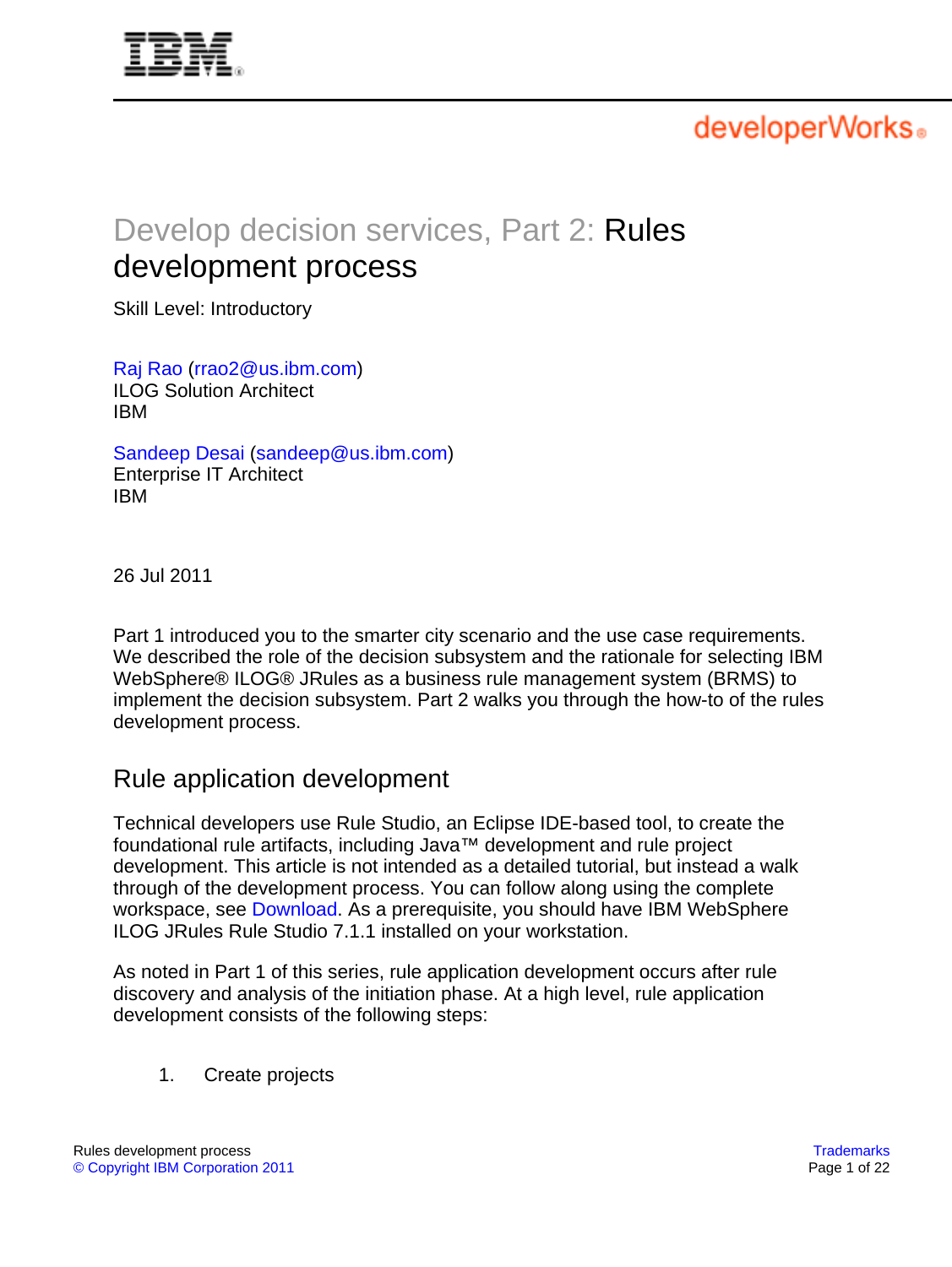- 2. Design rules structure, including rule packages and ruleflows
- 3. Write business rules

## **Create projects**

Using Rule Studio, the developer first creates a regular Eclipse workspace and then creates projects of various types within it, including Java projects and Rule projects. These projects constitute the Execution Object Model (XOM), the Business Object Model (BOM), and the rulesets. [Figure 1](#page-1-0) depicts project creation process.

## <span id="page-1-0"></span>**Figure 1. Project creation process**



**Create XOM project**

The XOM, which can be a set of Java classes or XSD files, represents the physical data model – that is, the actual data that is passed to and from the decision service during execution. In our scenario, the Common Alerting Protocol (CAP) XSD (see OASIS CAP October update under [Resources](#page-20-0)), constitutes the XOM. A simple project called "ccc-xom" is created to contain the XSD as shown in [Figure 2.](#page-1-1)

## <span id="page-1-1"></span>**Figure 2. XOM project in the package explorer**



In our use case, we create a BOM from the XOM. In this bottom-up approach, it is important to fully understand the structure and elements of the XOM as they form the basis for the BOM and rule vocabulary. In the CAP XSD, an *Alert* contains multiple InfoTypes, which in turn contain one or more ParameterTypes and EventCodeTypes. Parameters specify data values, such as the observed rainfall over the last 12 hours. [Figure 3](#page-1-2) depicts these XOM elements.

## <span id="page-1-2"></span>**Figure 3. XSD schematic diagram**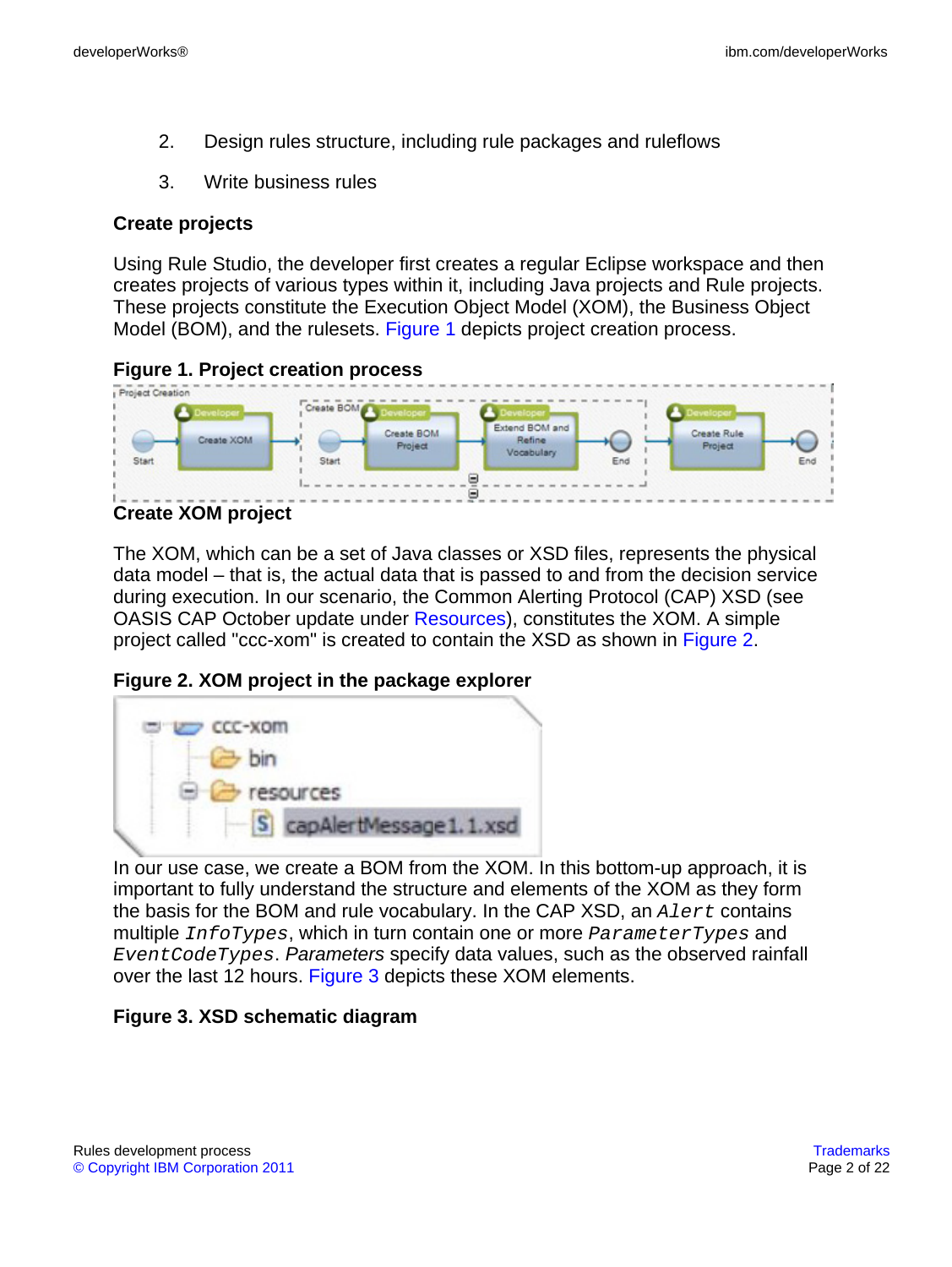

## (View a [larger version of Figure 3.](sidefile-figure3lrg.html))

## **Create BOM project**

The strength of WebSphere ILOG JRules BRMS is that it allows writing business logic in natural language based on business terms, rather than in a programming language. For this task, you create a BOM that is a logical model of the business domain and that describes the data on which your decision is based. Each BOM element that is visible to the rule author is assigned a natural language verbalization. All elements of the decision are written in terms of this vocabulary.

In Rules Studio, using a bottom-up approach, importing the XOM creates the BOM. Before creating the BOM project, switch to the Rule Perspective in Rule Studio. Then, create the BOM project using a wizard invoked through **File - New - Rule Project**. Specify capAlertMessage1\_1.xsd as the dynamic binding for the BOM. [Figure 4](#page-3-0) illustrates the sequence of steps used in creating the BOM project from an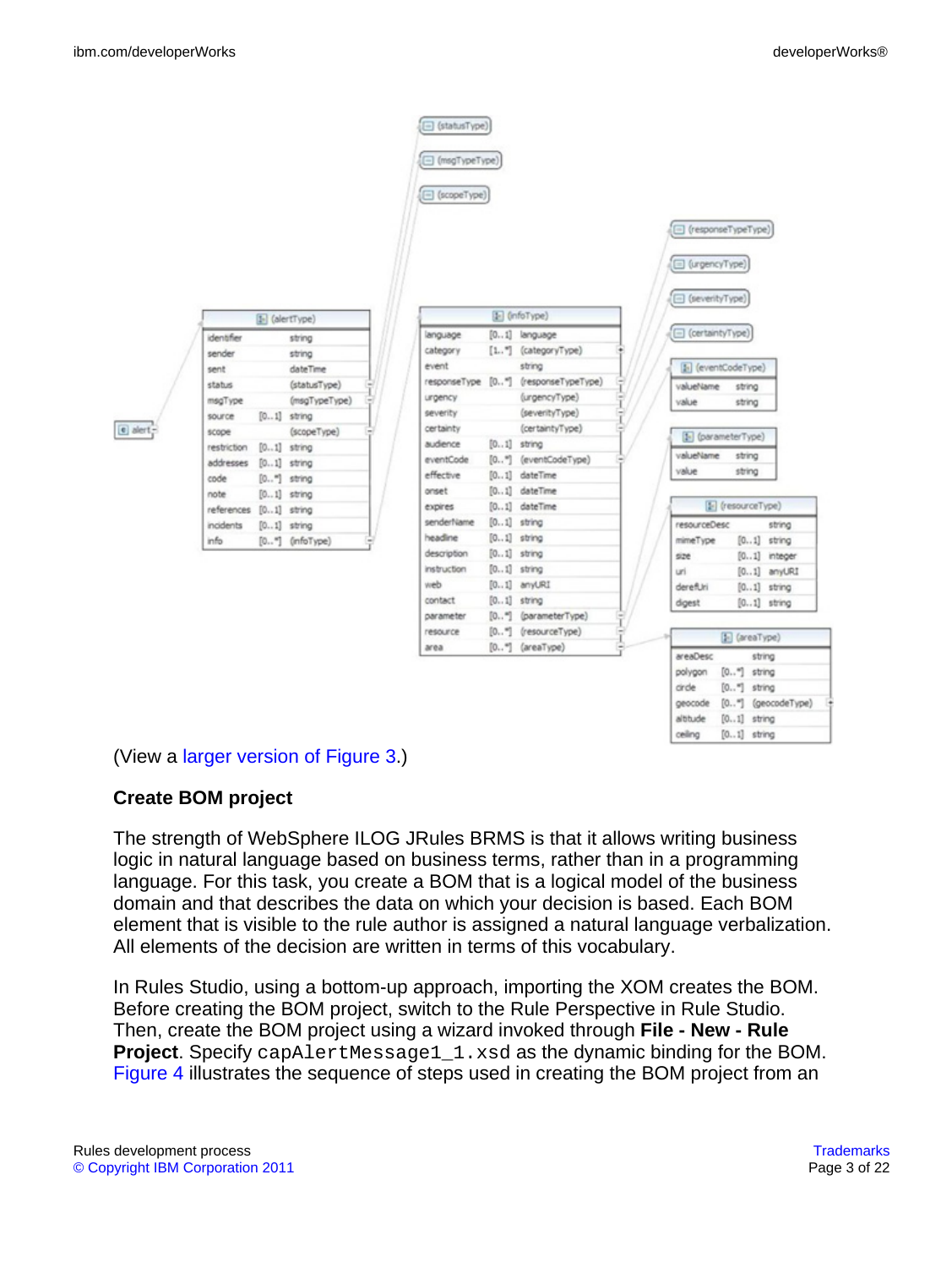XSD XOM. To create the BOM project, follow these steps:

- 1. Select **File New Rule Project**.
- 2. In the window that opens, select **Rule Project with a BOM** as the template and click **Next**.
- 3. In the following window, specify "ccc-bom" as the project name and click **Next**.
- 4. Click **Next**.
- 5. Select capAlertMessage1\_1.xsd using the **Add XSD** button in the **Dynamic Bindings** tab in **Rule Project XOM Settings** and click **Finish**.

<span id="page-3-0"></span>**Figure 4. Create BOM project**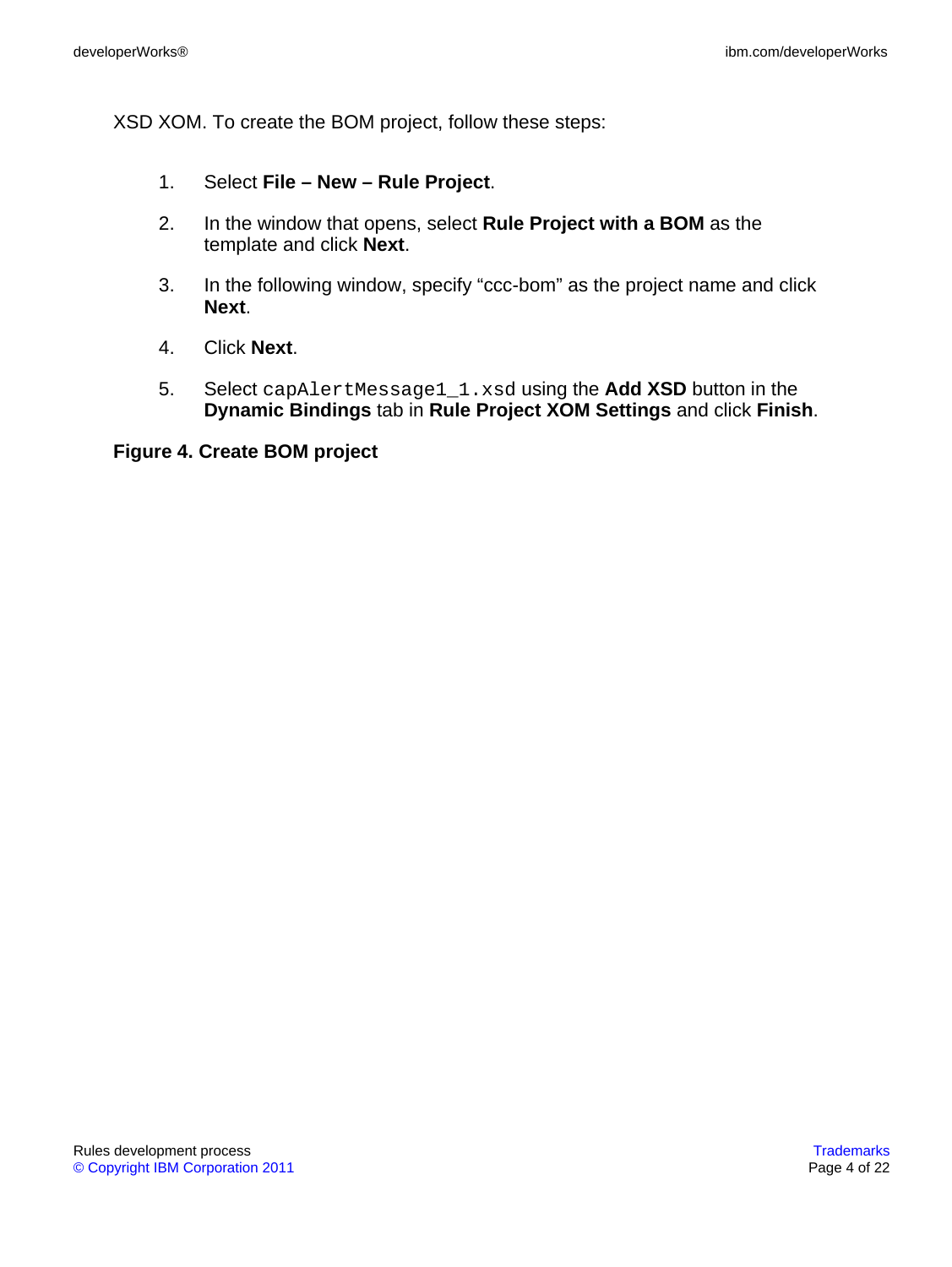

(View a [larger version of Figure 4.](sidefile-figure4lrg.html))

This set of steps creates BOM entries for all the elements in the XOM, with the default verbalizations to access and set each of the BOM elements. [Figure 5](#page-4-0) shows some of the BOM elements and packages in the Rule Explorer.

## <span id="page-4-0"></span>**Figure 5. BOM project in the Rule Explorer**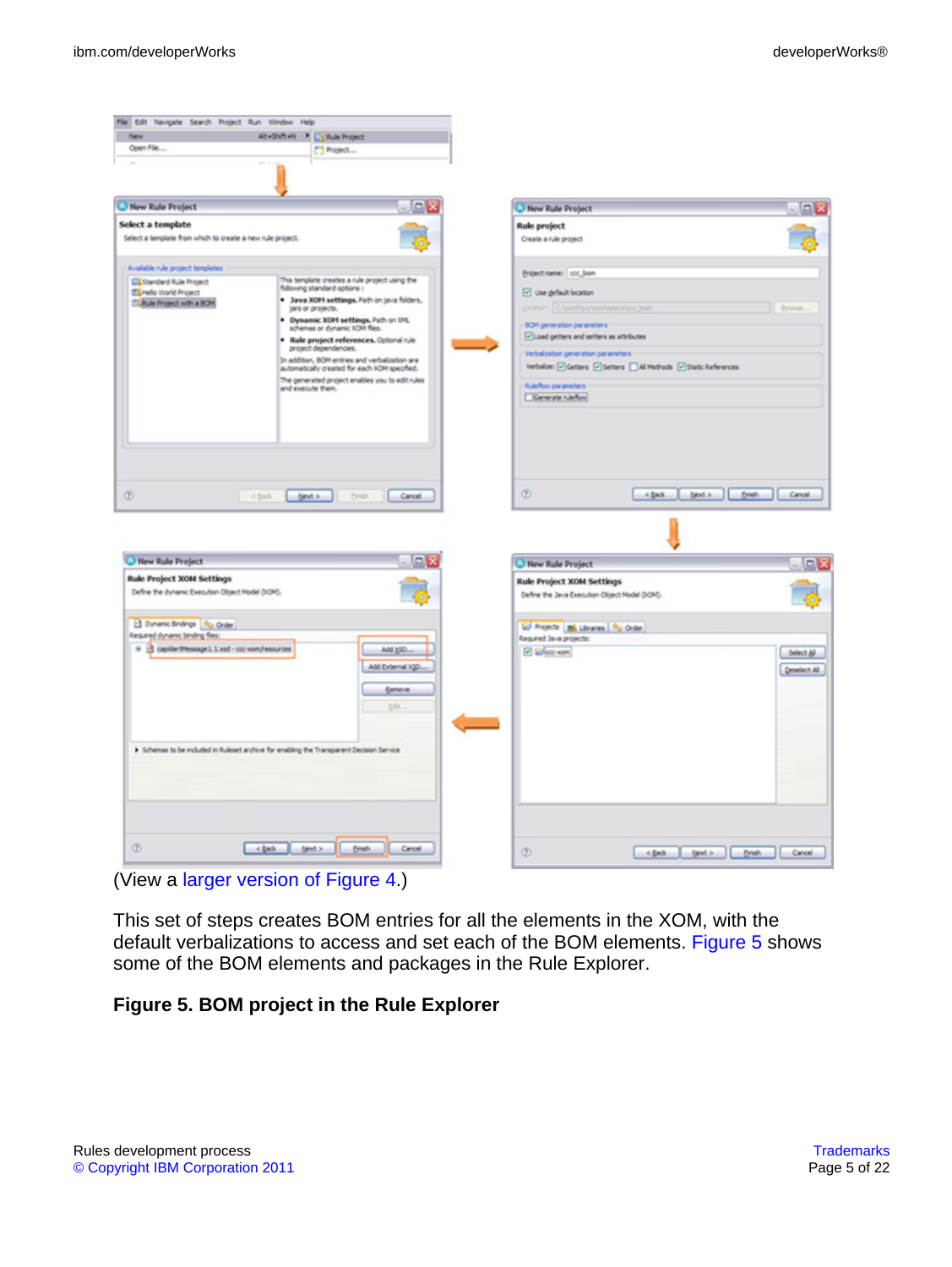

The default verbalizations are sufficient in most cases. For example, the generated verbalizations for setting and getting the value of an EventCode can be seen in the BOM editor by double-clicking the BOM element, as shown in [Figure 6](#page-5-0).

## <span id="page-5-0"></span>**Figure 6. Verbalization in BOM editor**



(View a [larger version of Figure 6.](sidefile-figure6lrg.html))

## **Extend BOM and refine vocabulary**

Rules development process **[Trademarks](http://www.ibm.com/developerworks/ibm/trademarks/)** Trademarks **Trademarks** Trademarks **Trademarks** Trademarks **Trademarks** Trademarks **Trademarks Convention** 2011 [© Copyright IBM Corporation 2011](http://www.ibm.com/legal/copytrade.shtml)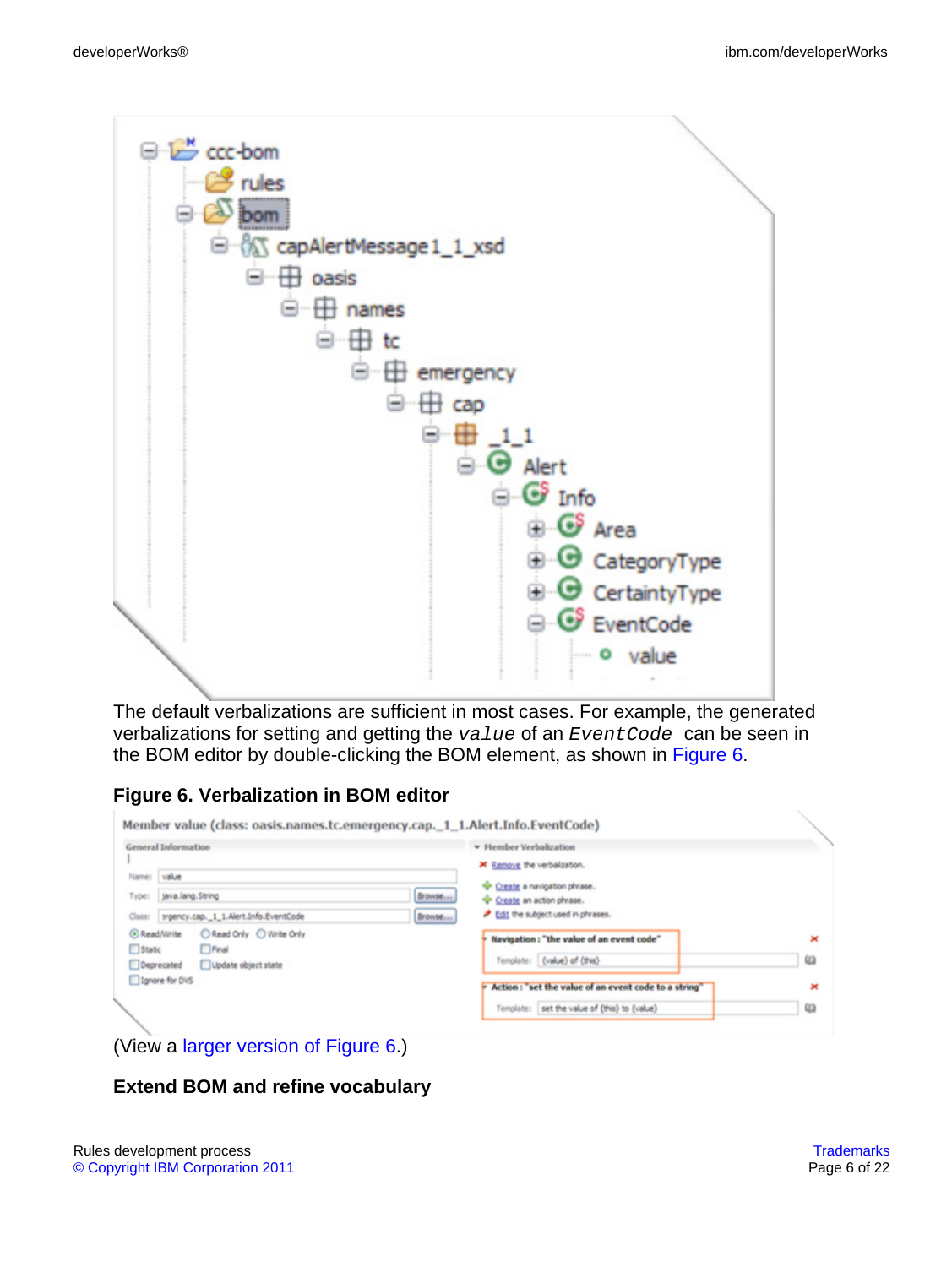Rule vocabulary is the set of terms that can be used to precisely define a business rule. These terms are verbalizations of the BOM. Often, we need to enhance the BOM by adding elements or methods to ease rule writing. For example, the  $value$ of a  $Parameter$  is present in the input model as a string. To compare this value against numeric values in rules, we define a "virtual" or "synthetic" method getNumericValue in the BOM class Parameter, which extracts a double value from the string, and give it a verbalization. This step enables us to write rules such as this one:

```
if the numeric value of this parameter is at least 15
then …
```
Every BOM element needs to eventually map back to the executable XOM. For "virtual" methods that do not have a corresponding XOM implementation, this mapping is done through the BOM-to-XOM mapping. At runtime, the rule engine parses the ruleset and uses BOM-to-XOM mapping to access the XOM.

[Figure 7](#page-6-0) shows the virtual method in the BOM editor. To define this virtual method, follow these steps in the BOM editor:

- 1. The **Name** is set to getNumericValue.
- 2. The **Type** is set to java.lang.Double.
- 3. In the **Member Verbalization** section, **Navigation** is set to {numeric value} of {this}
- 4. In the BOM to XOM Mapping section, enter this:

```
Double d = 0;
try {
       d = Double.parseDouble(this.value);
} catch (Exception e) { }
return d;
```
## <span id="page-6-0"></span>**Figure 7. Adding a virtual method**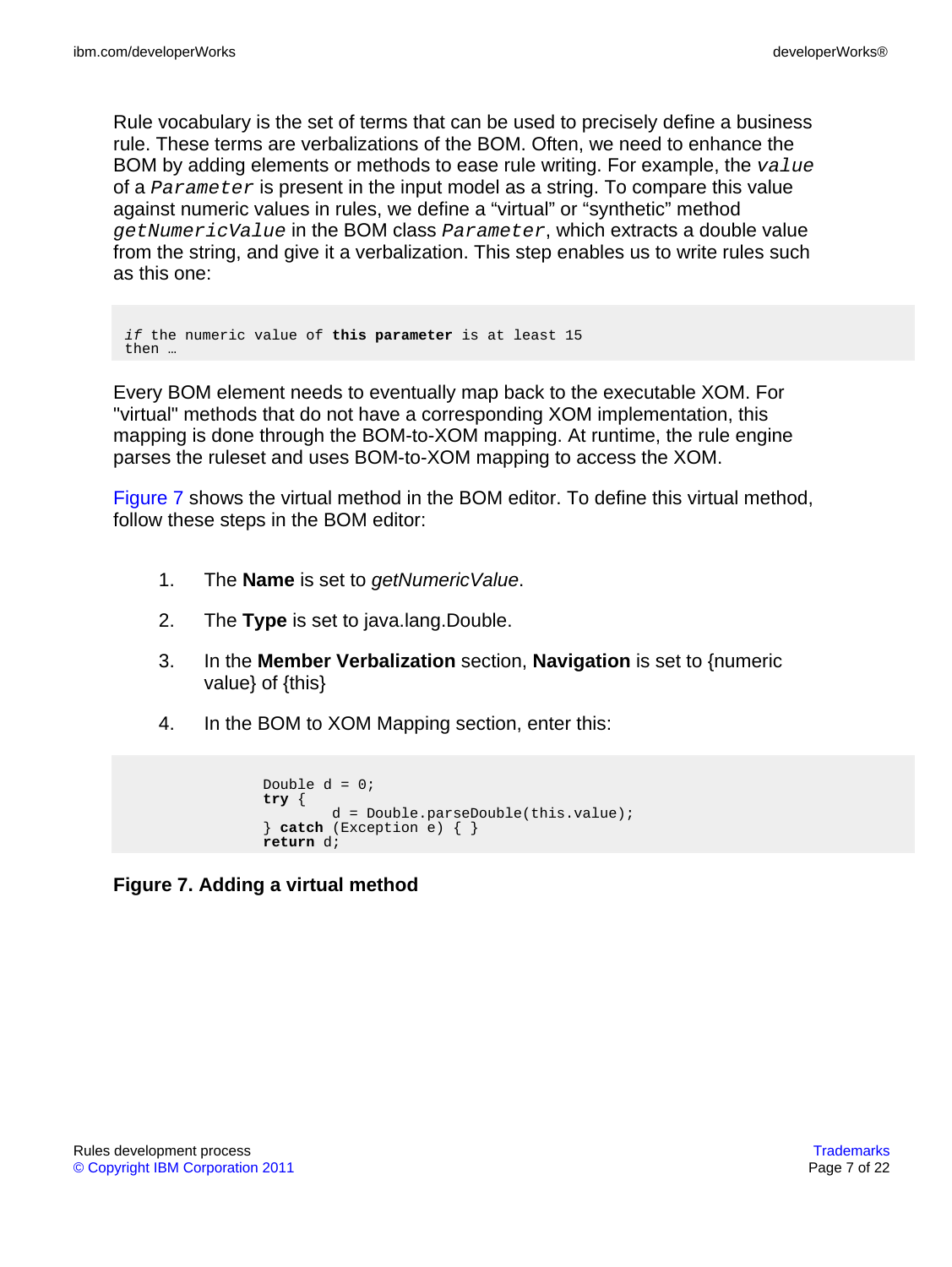| <b>General Information</b>                                                                                                                                              | v Member Verbalization                                                                                                                                                                                          |
|-------------------------------------------------------------------------------------------------------------------------------------------------------------------------|-----------------------------------------------------------------------------------------------------------------------------------------------------------------------------------------------------------------|
| Name: getNumericValue<br>java.lang.Double<br>Type:<br>ames.tc.emergency.cap. 1_1.Alert.Info.Parameter<br>Class:<br>Static<br>Final<br>Deprecated<br>Update object state | X Remove the verbalization.<br>** Create a navigation phrase.<br>Browse<br>Edit the subject used in phrases.<br>Browse<br>Navigation: "the numeric value of a parameter"<br>Template: (numeric value) of (this) |
| <b>Arguments</b>                                                                                                                                                        | Domain                                                                                                                                                                                                          |
| > Categories                                                                                                                                                            | <b>Custom Properties</b>                                                                                                                                                                                        |
| <b>BOM to XOM Mapping</b><br>Edit the mapping between this BOM member and the XOM.<br><b>P</b> Edit the imports.<br>Body<br>×                                           |                                                                                                                                                                                                                 |
| Double $d = 0$ ;<br>try (<br>$d = Double.parseDouble(this.value);$<br>} catch (Exception e) { }<br>return d:                                                            |                                                                                                                                                                                                                 |

Besides virtual methods, we add some virtual classes to implement synthetic objects. [Figure 8](#page-7-0) highlights these virtual classes. (See [Resources](#page-20-0) for more details.)

## <span id="page-7-0"></span>**Figure 8. Virtual classes to implement synthetic objects**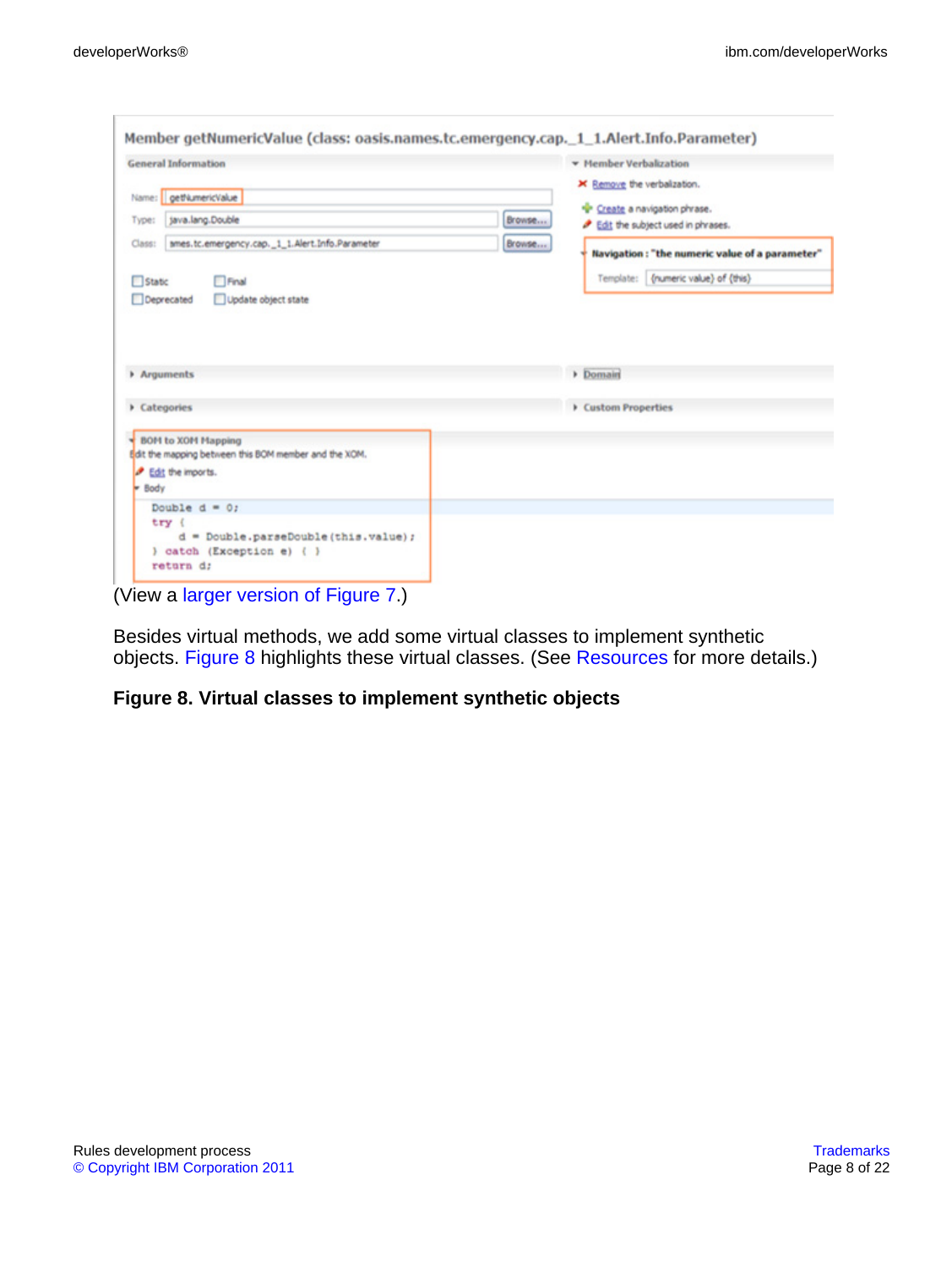

## Create a rule project

Technically, the ccc-bom project is a rule project that can contain business rules as well. However, we recommend that the BOM be placed in its own project, with business rules in a separate project. This approach allows future reuse of the BOM for other rulesets. Therefore, we use the new rule project wizard to create a separate rule project called ccc-rules.

[Figure 9](#page-8-0) depicts the sequence of steps used in creating the rule project as a standard rule project referencing the ccc-bom rule project. To create the rule project, follow these steps:

- 1. Select **File New Rule Project.**
- 2. In the window that opens, select **Standard Rule Project** as the template and click **Next**.
- 3. In the following window, specify "ccc-rules" as the project name and click **Next**.
- 4. Select ccc-bom in the **Rule Project Reference** and click **Finish**.

## <span id="page-8-0"></span>**Figure 9. Create rule project**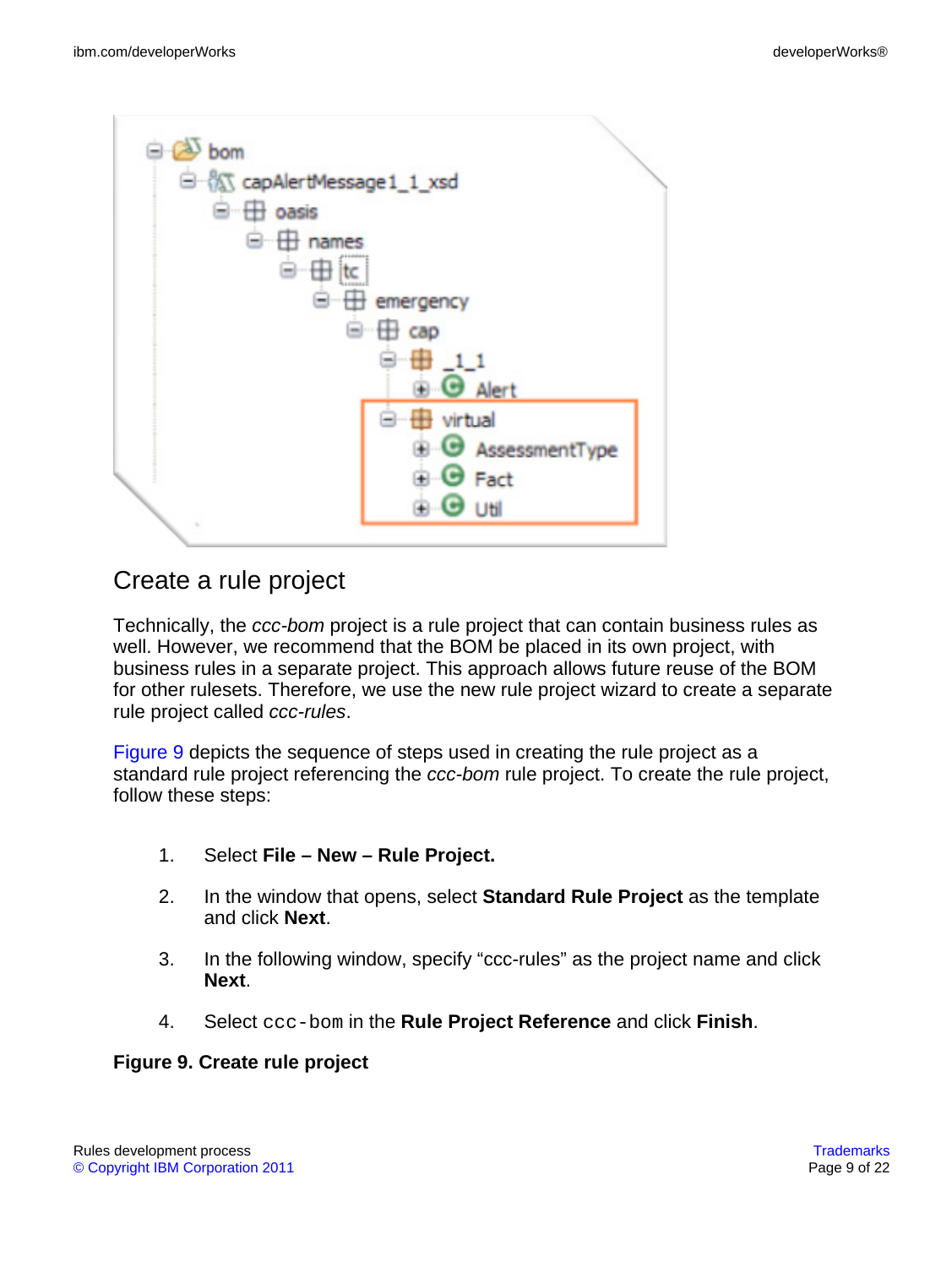

(View a [larger version of Figure 9.](sidefile-figure9lrg.html))

## Rule design

Design of a ruleset includes identifying the input and output of a ruleset, identifying how rules are organized within a rule project, and creating ruleflows to orchestrate the execution of rules within the ruleset. [Figure 10](#page-9-0) shows the rule design process, which we detail in subsequent subsections.

## <span id="page-9-0"></span>**Figure 10. Rule design process**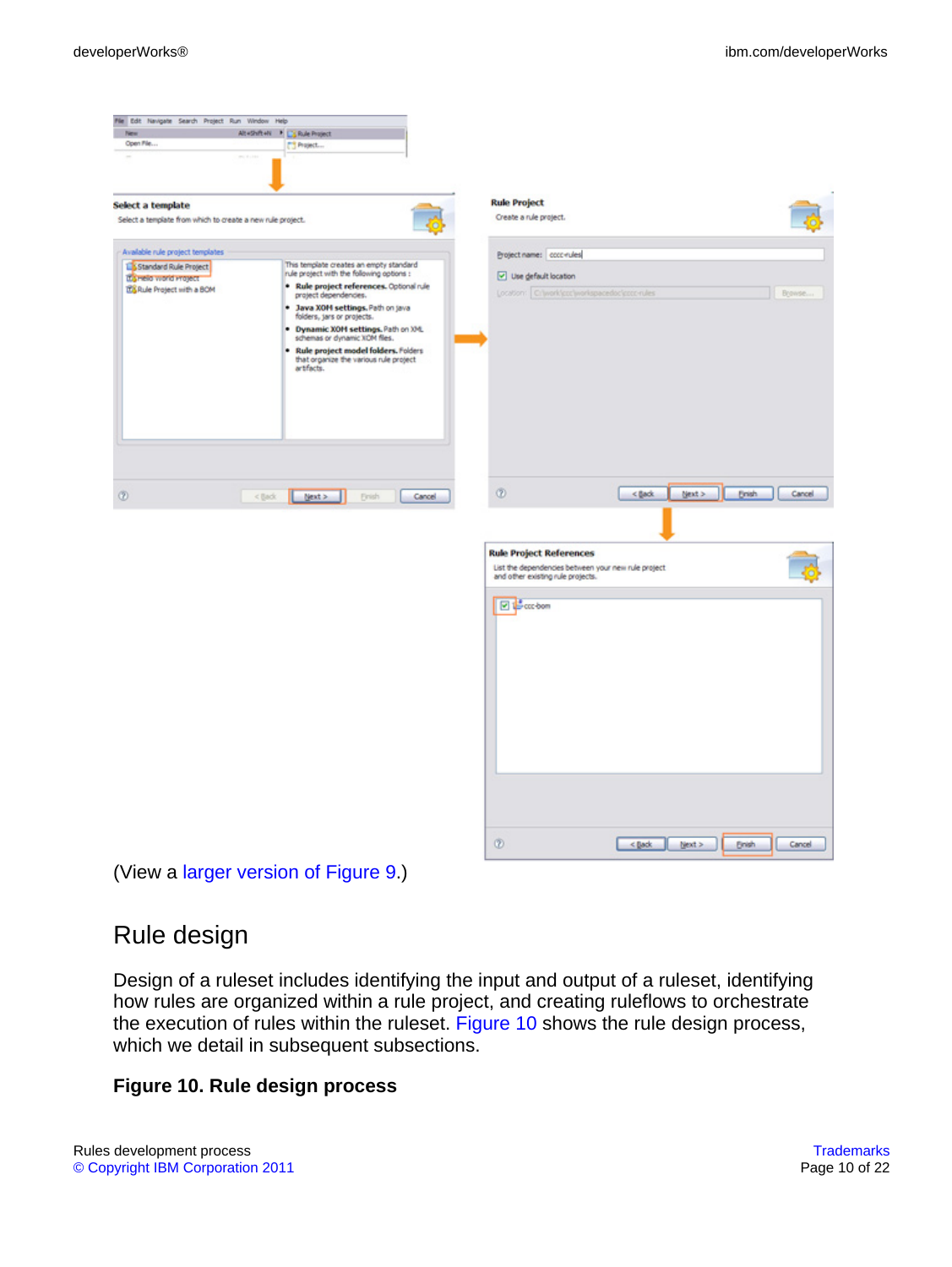

**Set ruleset parameters**

Ruleset parameters specify the inputs and outputs to and from the decision service and therefore define the interface between the decision service and the invoking client.

To set the ruleset parameters, right-click ccc-rules and select Properties. In our scenario, we receive an Alert as input and return an enriched Alert as the output. They are verbalized as "request" and "response," respectively, as shown in [Figure](#page-10-0) [11](#page-10-0).

<span id="page-10-0"></span>**Figure 11. Ruleset parameters**

| type filter text                                                             | <b>Ruleset Parameters</b>  |                                                                                    |           |               | ⇔                   |
|------------------------------------------------------------------------------|----------------------------|------------------------------------------------------------------------------------|-----------|---------------|---------------------|
| Resource<br><b>Builders</b>                                                  | Define ruleset parameters. |                                                                                    |           |               |                     |
| <b>Business Object Model</b>                                                 | Name                       | Type                                                                               | Direction | Default Value | Verbalization       |
| Categories<br>Dynamic Execution Object Mod-<br>Java Execution Object Model   | request<br>response        | oasis.names.tc.emergency.cap. 1 1.Alert<br>oasis.names.tc.emergency.cap. 1_1.Alert | IN<br>OUT |               | request<br>response |
| <b>Project References</b><br><b>Rule Project Folders</b><br>Rule Team Server |                            |                                                                                    |           |               |                     |
| <b>Ruleset Extractors</b>                                                    |                            |                                                                                    |           |               |                     |
| <b>Ruleset Parameters</b><br><b>Ruleset Properties</b>                       |                            |                                                                                    |           |               |                     |

#### **Create rule packages**

Rule packages are simply folders and subfolders in which you can create rules. Rule packages help organize the rules in a hierarchical structure.

Based on our rule analysis, we determine that we have different rules for different weather patterns, such as "fog" and "heavy rainfall." This distinction forms our top-level rule packages. For each of them, we have subpackages for assessment rules and directive rules. [Figure 12](#page-10-1) shows a subset of the rule packages used in the rule project.

## <span id="page-10-1"></span>**Figure 12. Rule packages**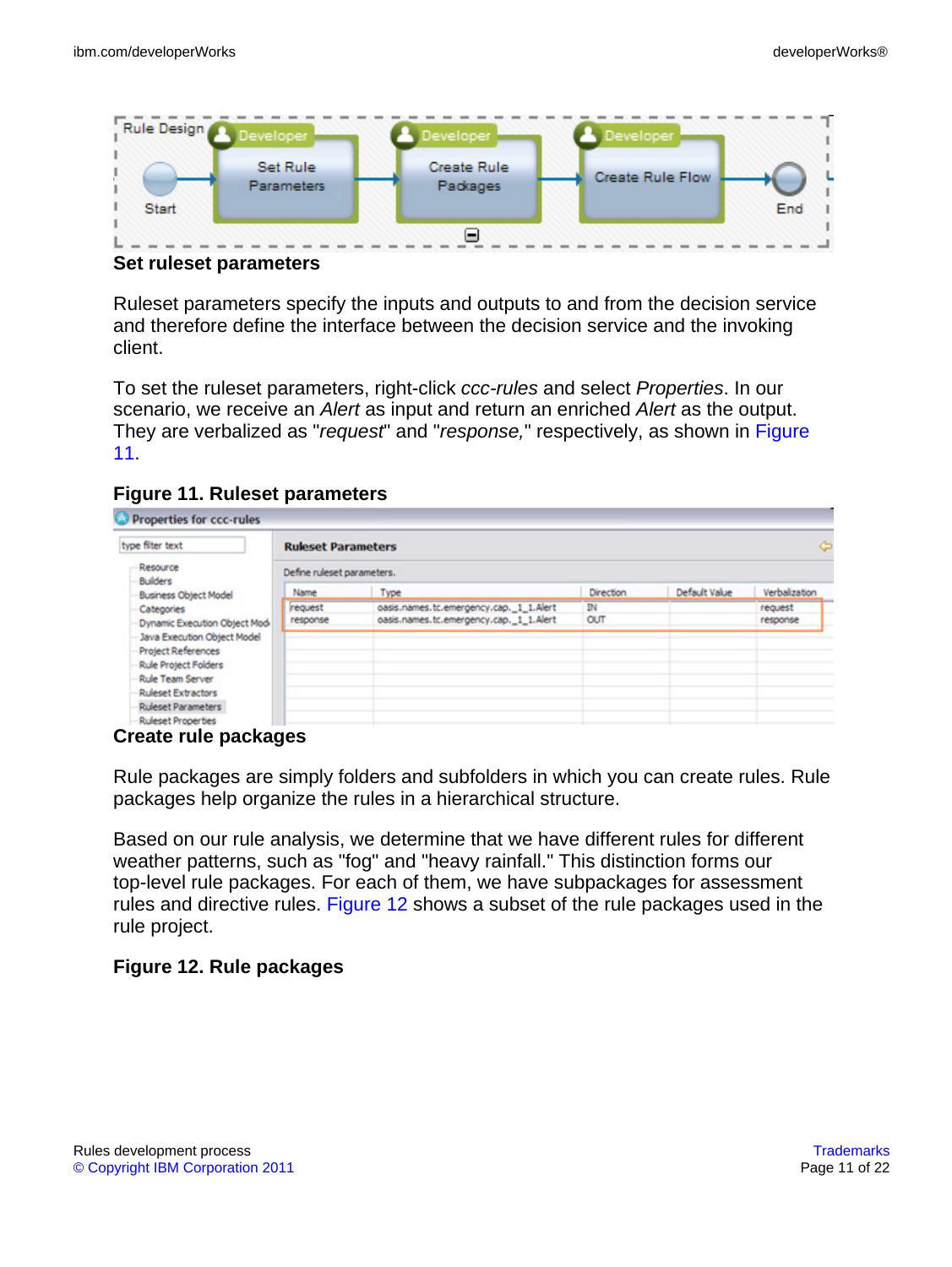

## **Create ruleflow**

The ruleflow defines the execution order of rule artifacts within the context of a larger decision. To the calling application, the ruleset is invoked to make a single business decision. That business decision, however, typically breaks down into a series of smaller decisions. Using a ruleflow, you identify the smaller decisions as rule tasks and the routing logic as transitions.

The first rule task in the ruleflow is *Initialization*, where a skeletal response  $Alert$  is created. Following that, assessments are made based on which directives are issued.

[Figure 13](#page-11-0) shows this ruleflow.

## <span id="page-11-0"></span>**Figure 13. Main ruleflow**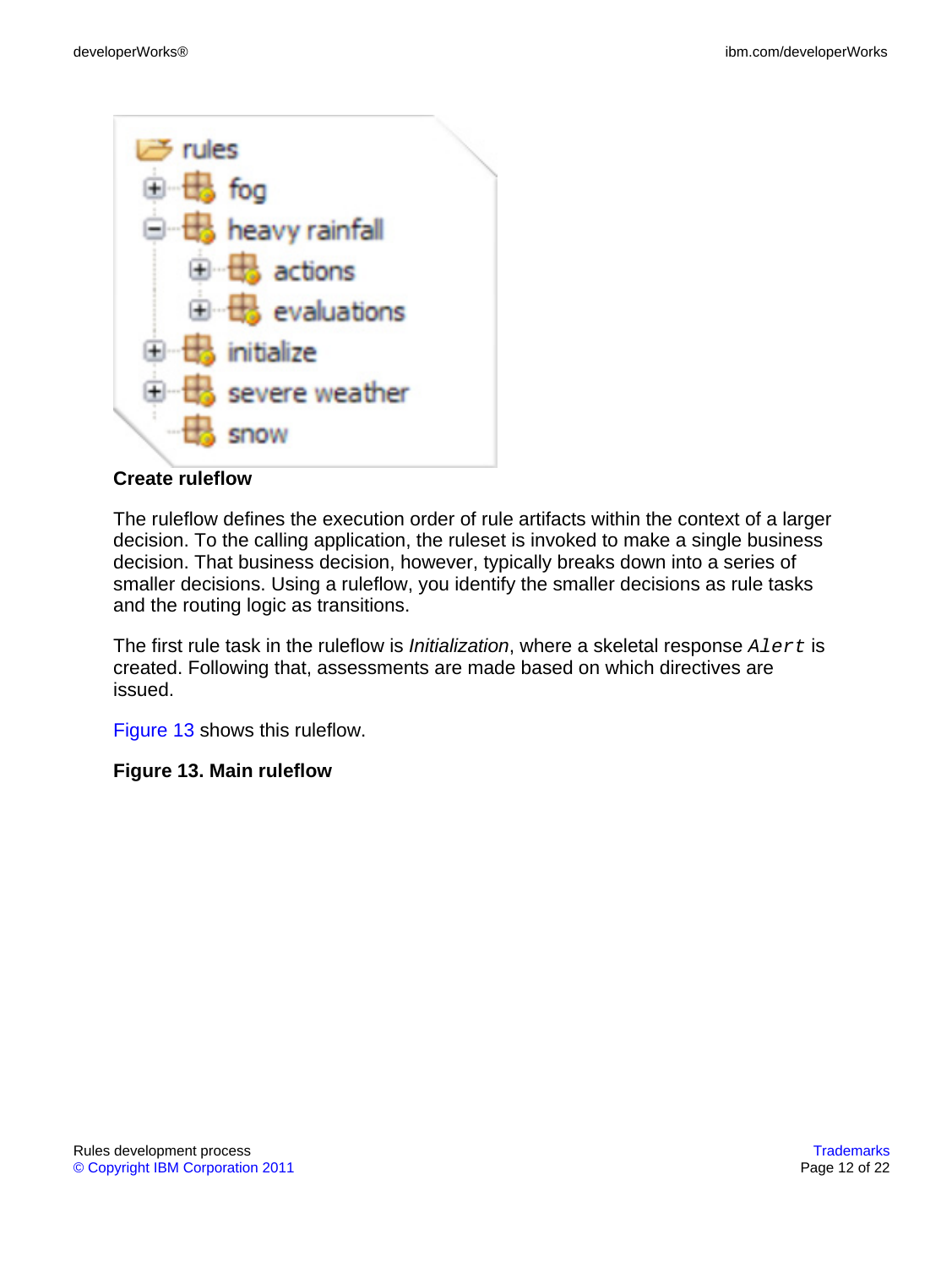

The rules associated with a rule task are specified in the properties of a rule task. For the rule task heavy rainfall, all the rules that are in the rule package heavy rainfall. evaluations are considered during execution of this rule task. [Figure 14](#page-12-0) shows the properties view of the rule task heavy rainfall where the associated rule selection is made.

## <span id="page-12-0"></span>**Figure 14. Rule selection for heavy rainfall rule task**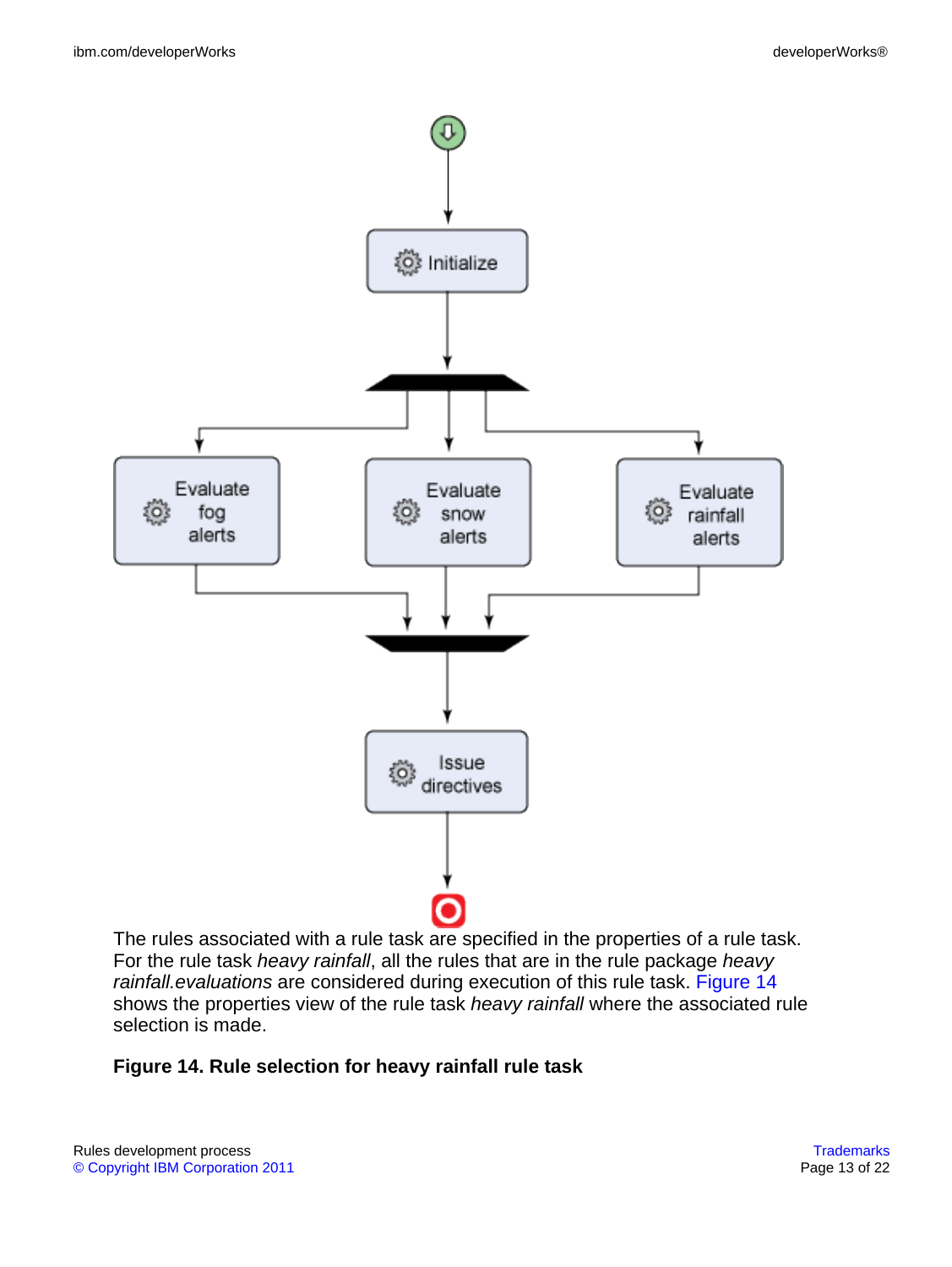| El Properties $\boxtimes$ | $\Box$ Console $\Box$ Synchronize                  |      |
|---------------------------|----------------------------------------------------|------|
| <b>Rule Task</b>          | List the rules and rule packages in the rule task. |      |
| <b>Rule Selection</b>     | Ŧ<br>heavy rainfall evaluations<br>۳з              | Edit |
| <b>Initial Action</b>     |                                                    |      |
| <b>Final Action</b>       |                                                    |      |
| Documentation             |                                                    |      |
|                           |                                                    |      |

Note that ruleflows control the execution order among groups of rules, or rule tasks. Unlike the method used procedural programming, here you do not specify the order of individual rules. Many newcomers who have a background with procedural programming paradigms have a tendency to overuse ruleflows. For instance, the initial tendency might be to use control looping through the different  $InfoType$ objects associated with an Alert using ruleflows. That is not the recommended approach, though, and we shall see how rules can be used to naturally perform this looping in the following section.

## Business rule authoring

The rule developer typically creates the initial set of rules and performs unit testing to ensure that the rule projects provide a solid foundation on which business users can build. In addition, a technical developer can create rule templates to ease authoring of new business rules by business users. [Figure 15](#page-13-0) depicts the rule authoring process.

## <span id="page-13-0"></span>**Figure 15. Rule authoring process**



## **Write initial set of rules**

A rule developer uses Rule Studio to create the initial set of rules. As we've already seen in Part 1 of this series, in our scenario these rules fall under two categories: assessment rules and directive rules.

## **Assessment rules**

Evaluation rules post assessments as intermediate facts based on incoming alerts. The assessment rules that handle rainfall events are created in the *heavy* rainfall.evaluations package. The example below posts a HEAVY RAINFALL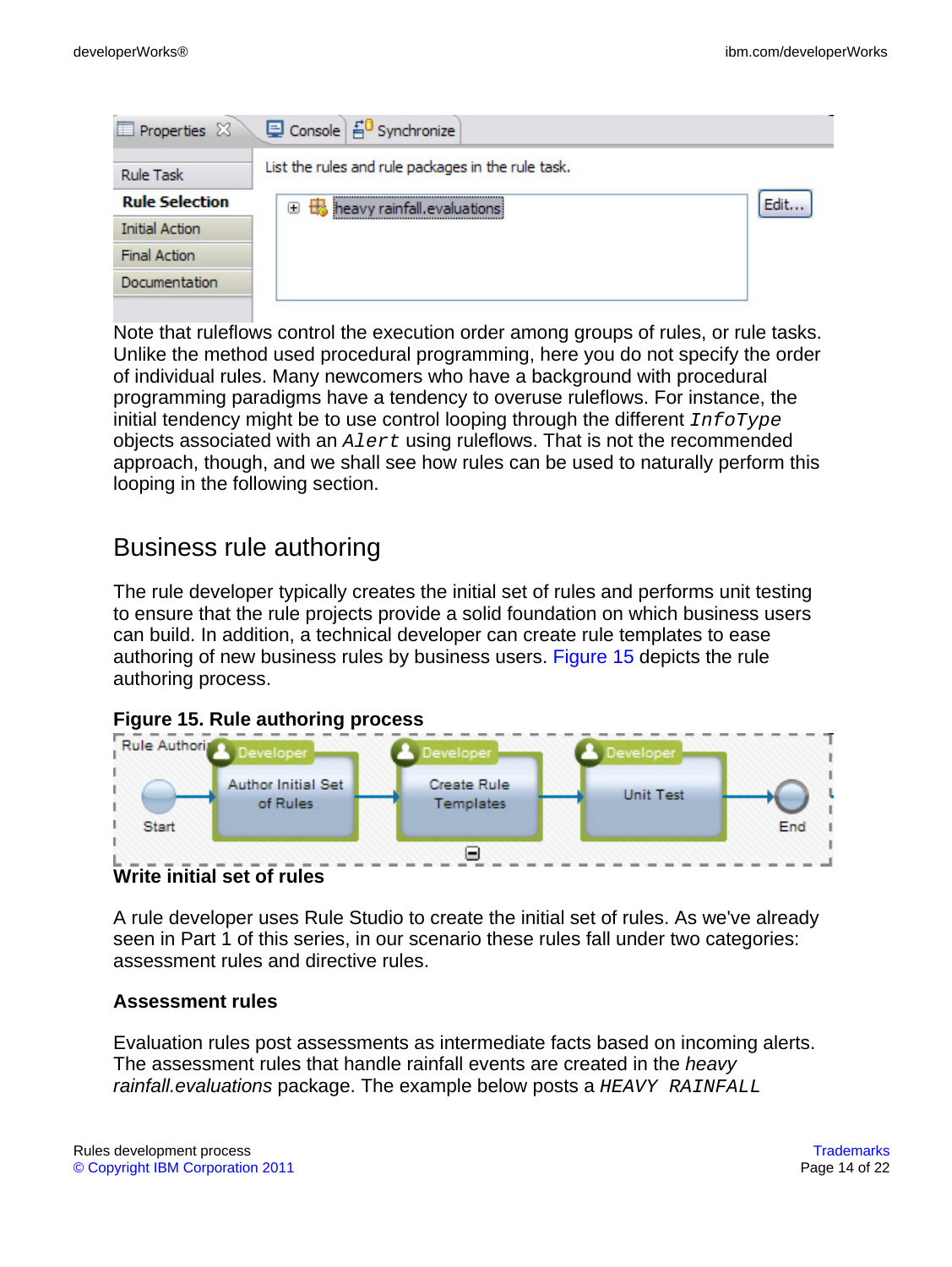assessment fact if over 150 mm of rainfall is observed in the last 12 hours. When all the conditions of the rule are met, the rule action, or the "then" part of the rule, is executed; this action creates an assessment fact and posts it to the working memory.

This rule is depicted in [Listing 1](#page-14-0).

<span id="page-14-0"></span>**Listing 1. Example rule based on rainfall over last 12 hours**

definitions **set 'rainfallInfo' to an info in** the infos of **request where** the event of **this info** is **"HeavyRainfall"** and the certainty of **this info** is **"Observed"** and the severity of **this info** is **"Severe" ;** if **there is no fact where** the type of **this fact** is HEAVY RAINFALL, and **there is at least one parameter in** the parameters of **rainfallInfo where** the value name of **this parameter** is **"RainfallLevel12H"** and the numeric value of **this parameter** is at least 150, then create an assessment of HEAVY RAINFALL using **rainfallInfo**;

As can be seen, a rule is represented as an if-then statement. A rule, though, is different from an if-then statement in a traditional procedural language, such as Java or C. Let's dissect this rule to gain some insights into rule programming. [Table 1](#page-14-1) identifies the different parts of a Business Action Language rule and interprets its meaning from a developer perspective.

| Table T. Rule parts and their meaning                                                                    |                             |
|----------------------------------------------------------------------------------------------------------|-----------------------------|
| Rule part                                                                                                | Meaning                     |
| definitions                                                                                              | This code sets up a r       |
| set 'rainfallInfo' to an info in the infos of request<br>where the event of this info is "HeavyRainfall" | "rainfallInfo."T<br>$1 - 4$ |

<span id="page-14-1"></span>**Table 1. Rule parts and their meaning**

| definitions                                                                                                                                                                                             | This code sets up a rule variable called                                                                                                                                                                                                                                                                                                                                                                                                                                                                                                                    |
|---------------------------------------------------------------------------------------------------------------------------------------------------------------------------------------------------------|-------------------------------------------------------------------------------------------------------------------------------------------------------------------------------------------------------------------------------------------------------------------------------------------------------------------------------------------------------------------------------------------------------------------------------------------------------------------------------------------------------------------------------------------------------------|
| set 'rainfallInfo' to an info in the infos of request<br>where the event of this info is "HeavyRainfall"<br>and the certainty of this info is "Observed"<br>and the severity of this info is "Severe" ; | "rainfallInfo." This rule variable matches on<br>every <i>InfoType</i> in the incoming <i>Alert</i> whose<br>event is HeavyRainfall, certainty is "Observed,"<br>and severity is "Severe." If an alert comes in with<br>three different <i>InfoTypes</i> , all of them being<br>"HeavyRainfall," but only two of them are<br>"Observed" and the third is "Possible," then this<br>rule variable is instantiated with only the two<br>"Observed" <i>InfoTypes</i> . Before the rule<br>executes, other conditions specified in the rule<br>must be met, too. |
| if                                                                                                                                                                                                      | This code starts the set of other rule conditions.                                                                                                                                                                                                                                                                                                                                                                                                                                                                                                          |
| there is no fact where the type of this fact is HEAVY RAINFALL                                                                                                                                          | To avoid duplications of assessments, this code<br>is a check to ensure that the HEAVY RAINFALL<br>assessment has not already been made.                                                                                                                                                                                                                                                                                                                                                                                                                    |

An *InfoType* object can have several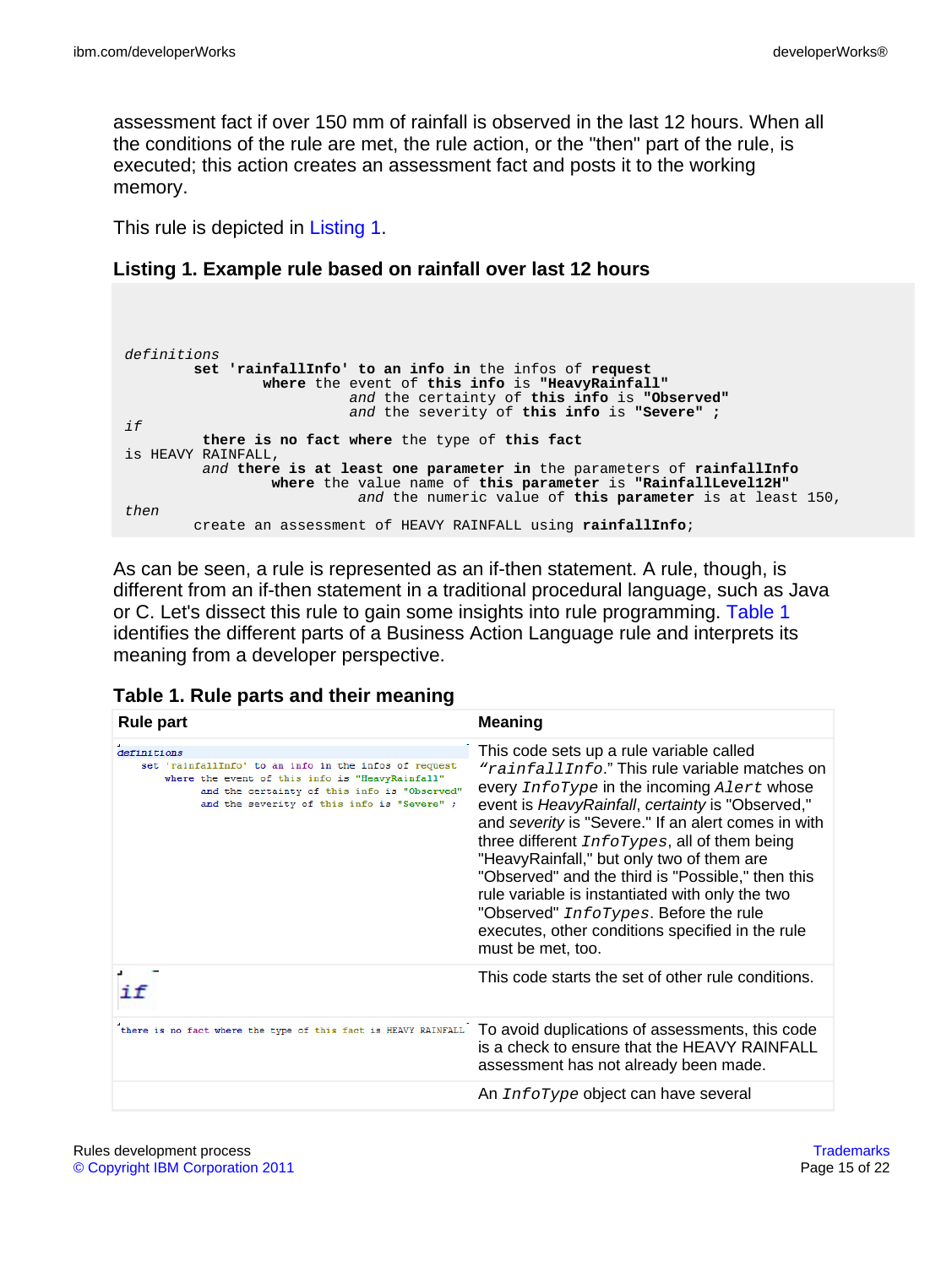| there is at least one parameter in the parameters of rainfallInfo<br>where the value name of this parameter is "RainfallLevel12H"<br>and the numeric value of this parameter is at least 150, | parameters. This condition checks that there is at<br>least one parameter called "RainfallLevel12H"<br>(which signified rainfall in the last 12 hours)<br>whose value is to at least 150 mm.                                                       |
|-----------------------------------------------------------------------------------------------------------------------------------------------------------------------------------------------|----------------------------------------------------------------------------------------------------------------------------------------------------------------------------------------------------------------------------------------------------|
| then<br>create an assessment of HEAVY RAINFALL using rainfallInfo                                                                                                                             | If all the conditions specified in the <i>definitions</i><br>and if"\ part of the rule are satisfied, then the rule<br>is executed. In this rule, this code creates an<br>assessment called HEAVY RAINFALL and<br>associates rainfallInfo with it. |

Another assessment rule checks the observed rainfall values over the last 1 hour as well as the last 12 hours and makes a HEAVY RAINFALL assessment if it rains at least 10 mm over the last hour and over 100 mm over the last 12 hours. This rule is shown in [Listing 2](#page-15-0).

#### <span id="page-15-0"></span>**Listing 2. Example rule based on multiple parameters**

```
definitions
       set 'rainfallInfo' to an info in the infos of request
               where the event of this info is "HeavyRainfall"
                         and the certainty of this info is "Observed"
                          and the severity of this info is "Severe" ;
i \inthere is no fact where the type of this fact
is HEAVY RAINFALL,
        and there is at least one parameter in the parameters of rainfallInfo
                where the value name of this parameter is "RainfallLevel1H"
                           and the numeric value of this parameter is at least 10,
        and there is at least one parameter in the parameters of rainfallInfo
                where the value name of this parameter is "RainfallLevel12H"
                           and the numeric value of this parameter is at least 100,
then
        create an assessment of HEAVY RAINFALL using rainfallInfo;
```
#### **Directive rules**

Directive rules match on the assessments to generate action items, such as notifications and directives using information from the associated *InfoType* object. Any number of events might lead to an assessment of "HEAVY RAIN," but only one set of action items is created based on this assessment.

[Listing 3](#page-15-1) illustrates a directive rule.

#### <span id="page-15-1"></span>**Listing 3. Rule to create action items**

```
definitions
        set heavyRainfall to a fact where the type of this fact is HEAVY RAINFALL ;
       set info to the param of heavyRainfall ;
if
        true
then
        set new_info to create new info;
        set the sender name of new_info to "CityCommandCenter-BRE";
        set the event of new_info to "AlertLevelRainfallAssessment";
        set the language of new_info to "en-US";
```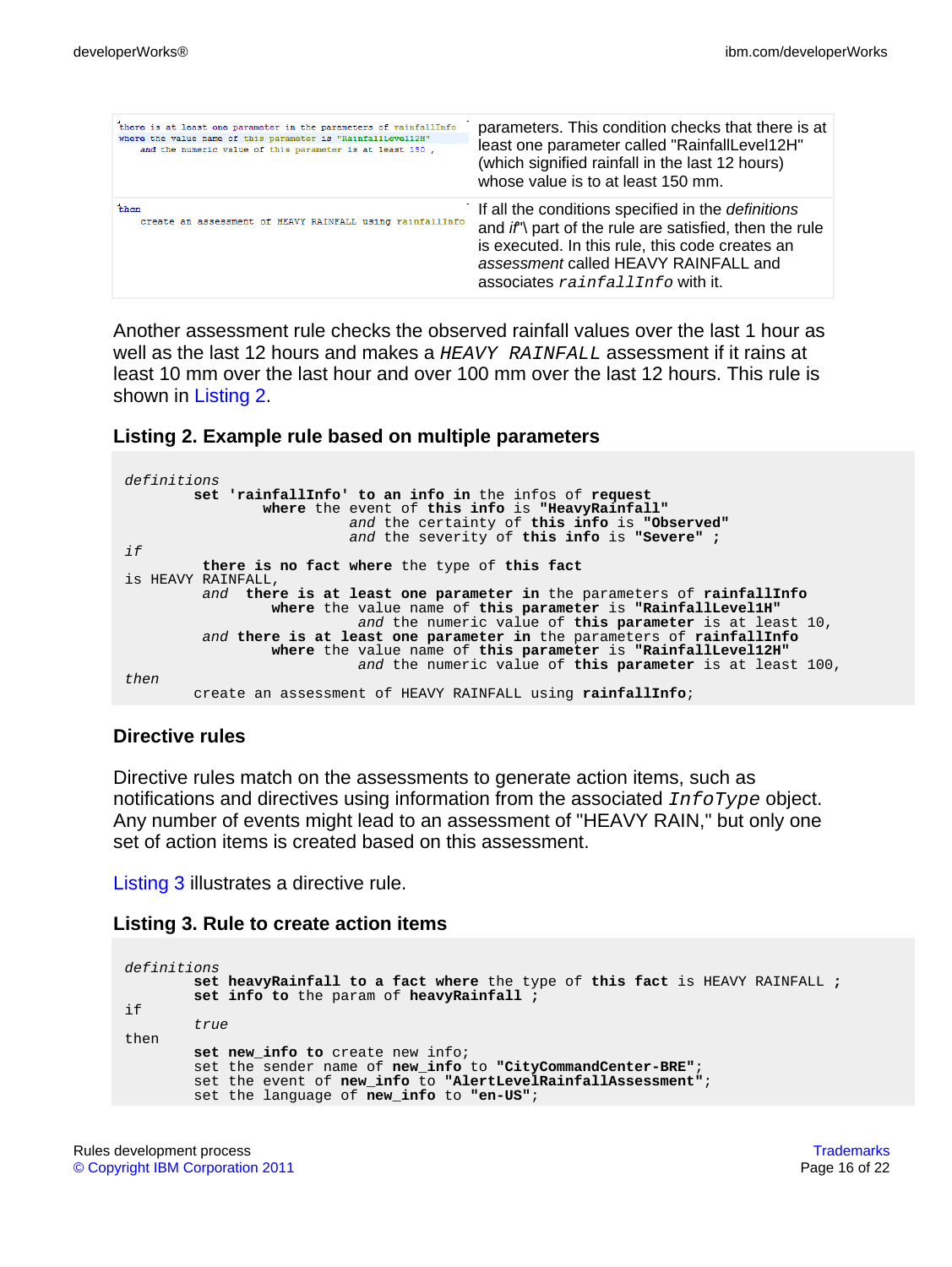add **"Safety"** to the categories of **new\_info**; set the certainty of **new\_info** to the certainty of **info**; set the audience of **new\_info** to **"CityWaterDomain CityPublicSafetyDomain"**; add event code <name> **"Type"** <value> **"Notification"** to **new\_info**; set the headline of **new\_info** to **"Level Rainfall Assessment"**; set the description of **new\_info** to **"Heavy rainfall expected; Assessing rainfall vs. sewer capacity"**; set the contact of **new\_info** to **"ccc@rotterdam.com"**; set new resource to create new resource; set the resource desc of **new\_resource** to **"888001"**; add **new\_resource** to the resources of **new\_info**; **for each area in** the areas of **info :** - add **this area** to the areas of **new\_info**; remove <area #> 1 from the areas of **new\_info**; set the urgency of **new\_info** to **"Immediate"**; set the severity of **new\_info** to **"Severe"**; add **new\_info** to the infos of **response**;

In the rule shown in [Listing 3,](#page-15-1) based on the presence of a HEAVY RAINFALL fact in the working memory, a new  $Int\phi$  object is created with notifications and is added to the response.

#### **Create rule templates**

To ease creation of rules that are structurally similar, developers can create rule templates, which are partially written business rules. These rules can be used as a starting point to create multiple rules with similar content and structure.

In our scenario, we notice that the evaluation rules start by matching on an *info* object in the list of observed info objects and then drill down to parameters while ensuring that the assessment fact does not already exist. This structure is captured through the rule template shown in [Listing 4.](#page-16-0) The underlined items are the placeholders that a rule author fills out to define the rule.

#### <span id="page-16-0"></span>**Listing 4. Rule template for assessment rules**

```
definitions
set infoEvent to # an info in the infos of request
        where the event of this info [±] is # <enter a string> [±]
            and the certainty of this info [±] is Observed [±]
           and the severity of this info [t] is Severe [t]if
there is no fact [from/in]
       where the type of this fact is <an object>
    and there is at least one parameter in the parameters of infoEvent
       where the value name of this parameter [t] is # <enter a string> [t]and the numeric value of this parameter [t] is at least # <enter a
           number> [±]
then
create an assessment of <an assessment type> using infoEvent
```
Using this template, business users can easily create new assessment rules by essentially filling in the blanks provided by the template.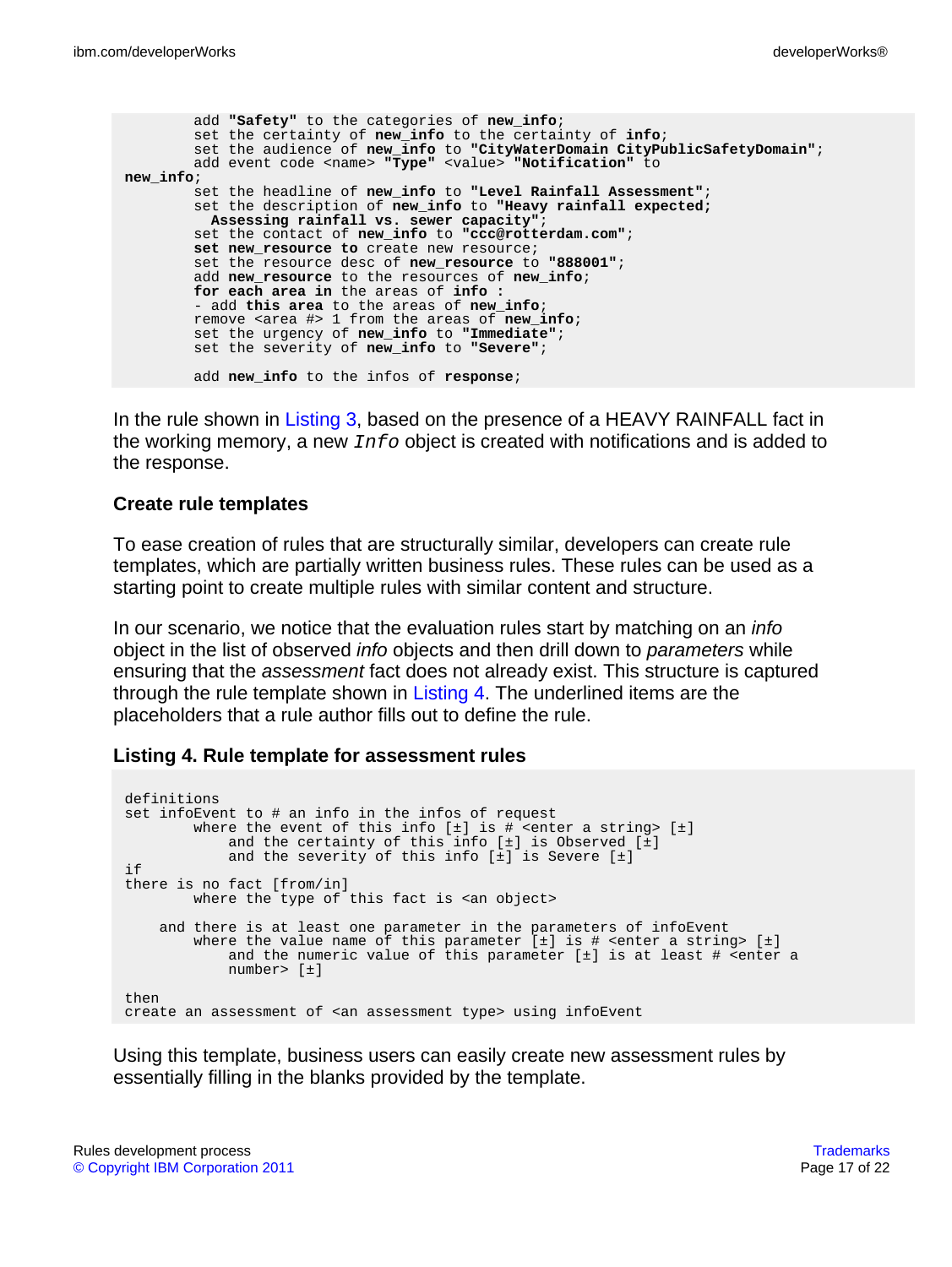## Unit test rules

Unit testing of business rules is a very important step toward creating a robust rule application. This fact is particularly true when adopting an agile development methodology. A technical developer performs unit testing not only to validate the initial set of rules, but more importantly to ensure that the BOM and XOM are free of errors. Unit testing can be as simple as running tests using the Rule Studio run configuration, or it might be a more elaborate test suite using a JUnit-based test framework.

In our scenario, we use a simple run configuration to run and debug rules. By right-clicking the rule project and selecting Run As - Rule Project, the Run As Configuration is created, which is then modified to create an input request using a WebSphere ILOG JRules function. [Figure 17](#page-17-0) shows this scenario.

| Name    | Direction | Type  | Value        | Edit Value       |
|---------|-----------|-------|--------------|------------------|
| request | ΙN        | Alert | Use function | Clear All Values |
| ≺       | 31        |       |              |                  |

### <span id="page-17-0"></span>**Figure 17. Rule project run configuration**

The WebSphere ILOG JRUIES function we use to create an  $Alert$  as the request is the code shown in [Listing 5.](#page-17-1)

### <span id="page-17-1"></span>**Listing 5. The WebSphere ILOG JRules function**

```
oasis.names.tc.emergency.cap._1_1.Alert result
       = new oasis.names.tc.emergency.cap._1_1.Alert();
result.sender = "UNIT_TEST";
result.identifier = "TEST";
result.sent = new ilog.rules.xml.types.IlrDateTime(new java.util.Date());
result.infoList = new java.util.Vector();
oasis.names.tc.emergency.cap._1_1.Alert.Info info
       = new oasis.names.tc.emergency.cap._1_1.Alert.Info();
result.infoList.add(info);
info.certainty = "Observed";
info.severity = "Severe";
```
Rules development process and the control of the control of the control of the control of the control of the control of the control of the control of the control of the control of the control of the control of the control [© Copyright IBM Corporation 2011](http://www.ibm.com/legal/copytrade.shtml)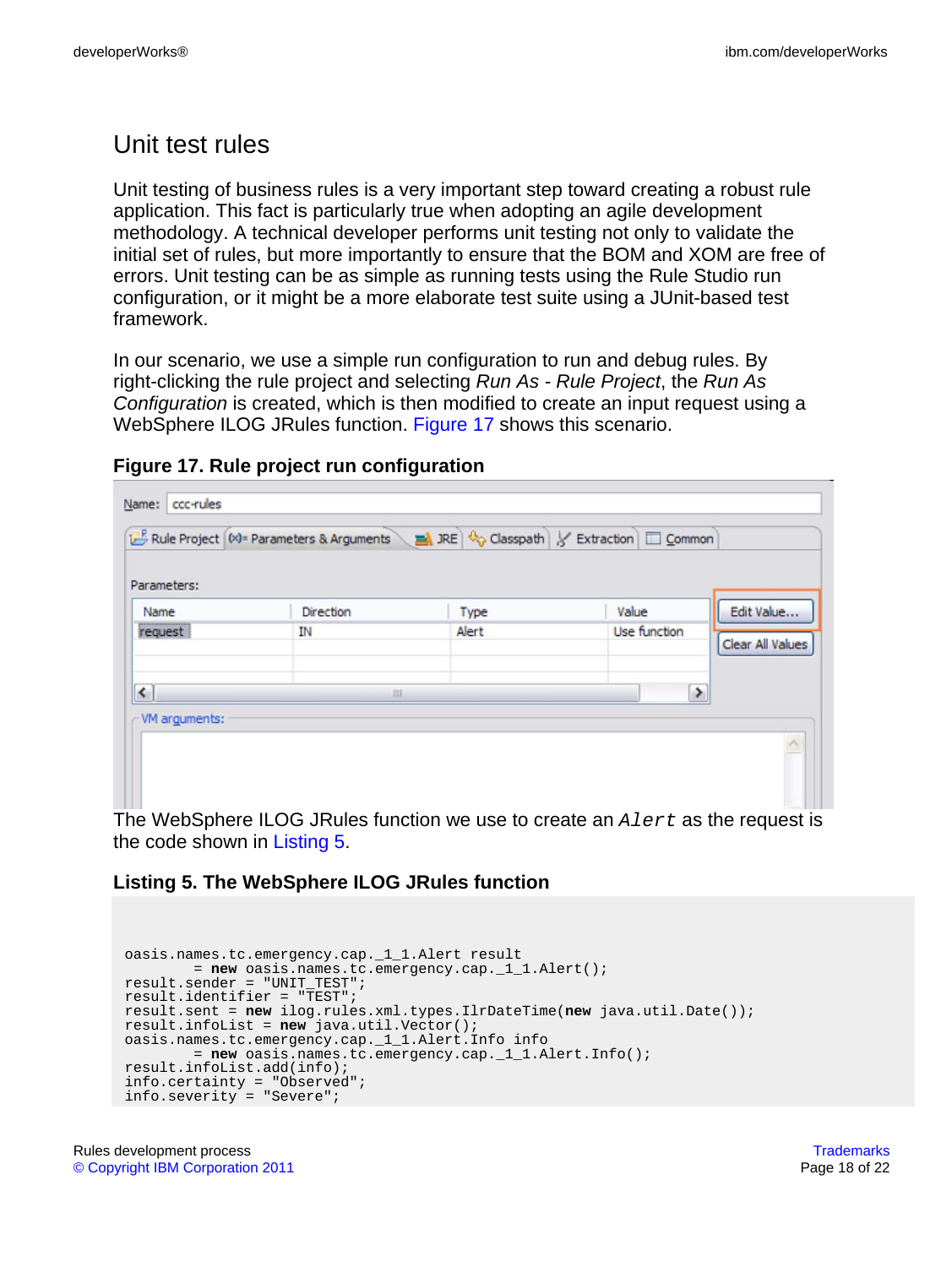```
info._event = "HeavyRainfall";
info.parameterList = new java.util.Vector();
oasis.names.tc.emergency.cap._1_1.Alert.Info.Parameter param
       = new oasis.names.tc.emergency.cap._1_1.Alert.Info.Parameter();
info.parameterList.add(param);
param.valueName="RainfallLevel1H";
param.value="16";
return result;
```
When we run this configuration in debug mode, we can create breakpoints in ruleflows and rules, view rules that are fired, and browse the objects in working memory. By running a few scenarios in this manner, a rule developer can ascertain that the BOM and the initial set of rules are error free. The rule developer works closely with business users to ensure the validity of the rules.

## Conclusion

We have seen that WebSphere ILOG JRules is a powerful tool that offers a rich set of wizards and accelerators for rule application development. Using a case study, we walked through a commonly used rule development process that can be used by a technical developer to create and test rules that are discovered during the initiation phase. In the next article in this series, we describe the tasks that enable non-technical business users to write and test rules.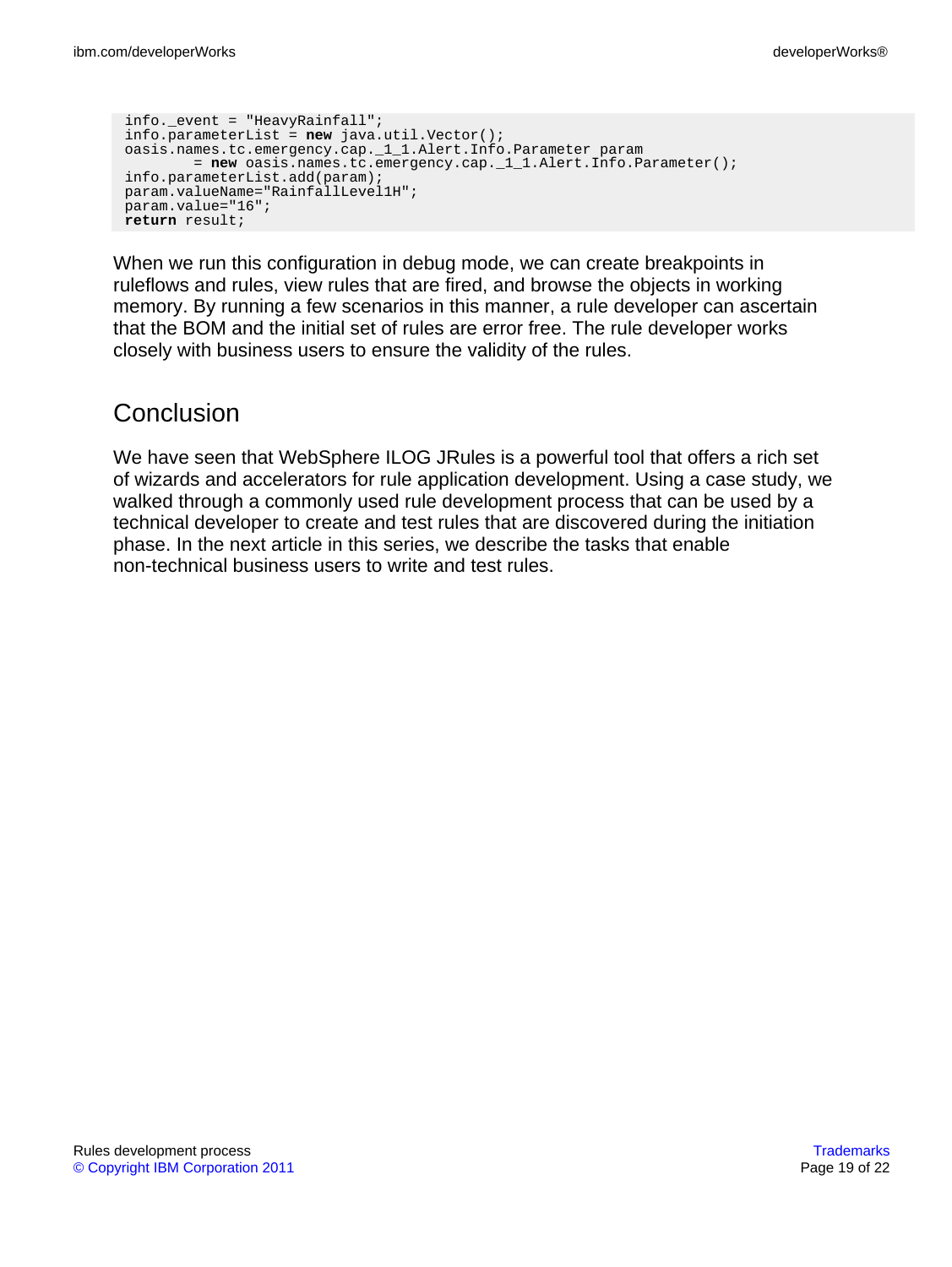# <span id="page-19-0"></span>Downloads

| Description | <b>Name</b>             | <b>Size</b> | Download<br>method |
|-------------|-------------------------|-------------|--------------------|
|             | cccrules_pif_051811.zip |             | <b>HTTP</b>        |

[Information about download methods](http://www.ibm.com/developerworks/library/whichmethod.html)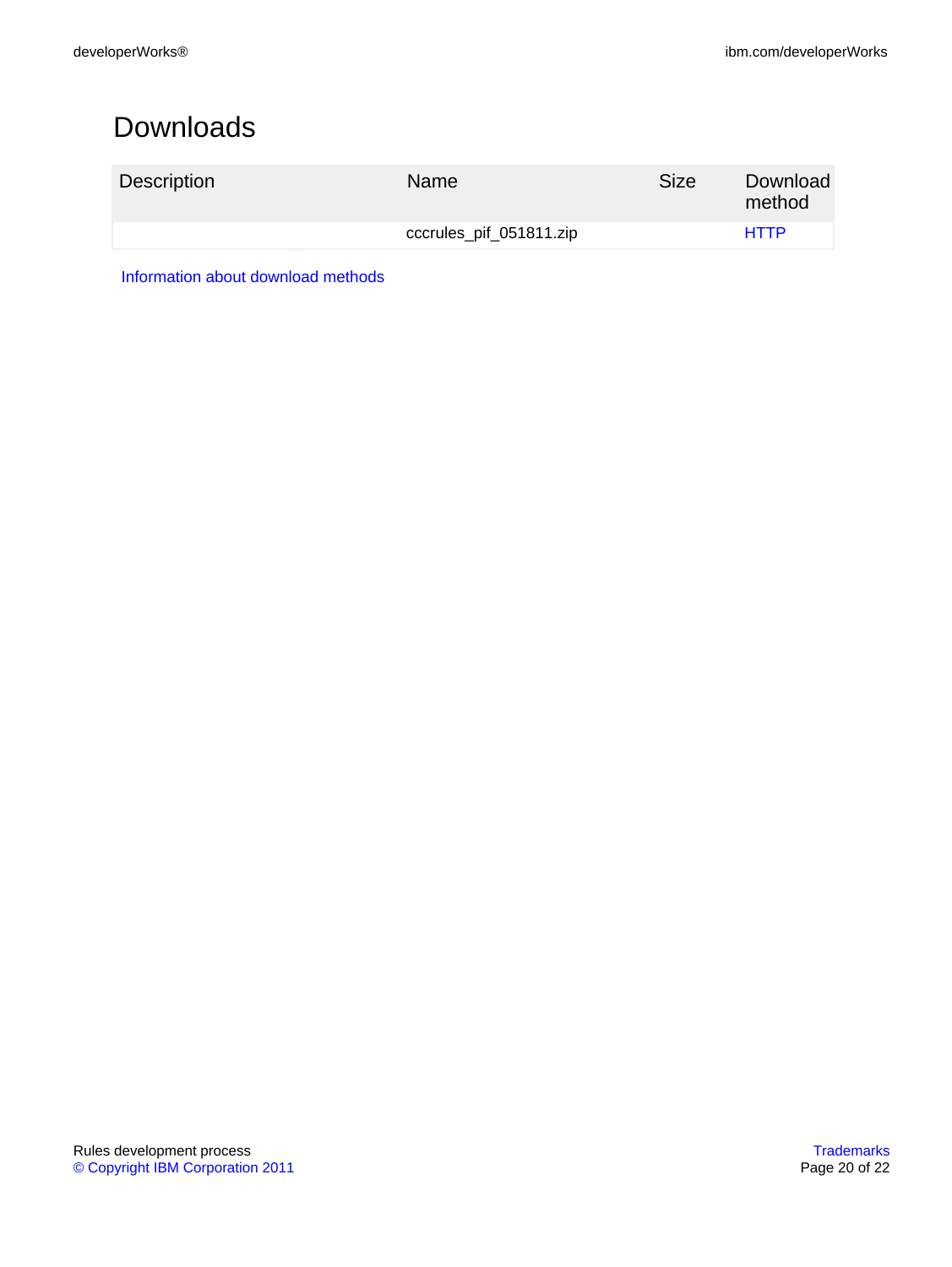# <span id="page-20-0"></span>Resources

## **Learn**

- [IBM WebSphere ILOG JRules product page:](http://www.ibm.com/software/integration/business-rule-management/jrules/) Access more about the features and benefits, system requirements, and support from the product home page.
- [IBM WebSphere ILOG JRules Information Center:](http://publib.boulder.ibm.com/infocenter/brjrules/v7r1/index.jsp) Find more information about this product line and its features.
- [OASIS Common Alerting Protocol 1.1](#page-0-0): The Common Alerting Protocol (CAP) is a simple but general format for exchanging all-hazard emergency alerts and public warnings over all kinds of networks. See the [October 2007 update](http://docs.oasis-open.org/emergency/cap/v1.1/errata/CAP-v1.1-errata.html) too.
- [Policies and Rules Improving business agility: Part 1: Support for business](http://www.ibm.com/developerworks/webservices/library/ws-policyandrules/index.html) [agility](http://www.ibm.com/developerworks/webservices/library/ws-policyandrules/index.html) (Hondo, Boyer, Ritchie, developerWorks, March 2010 ): One challenge in architecting and implementing agility in business solutions today is that the use of the terms, policy, and rule, differs across products. Learn the concepts and relationships of policies and rules technologies to implement specific business strategies and tactics.
- [Creating intermediate facts in WebSphere ILOG JRules using synthetic objects](http://www.ibm.com/developerworks/websphere/techjournal/1011_rao/1011_rao.html?ca=drs-) (Raj Rao, developerWorks, November 2010): See this WebSphere Technical Journal article for more information about virtual classes to implement synthetic objects.
- [IBM developerWorks Industries:](https://www.ibm.com/developerworks/industry/) Get all the latest industry-specific technical resources for developers.
- [developerWorks technical events and webcasts:](http://www.ibm.com/developerworks/offers/techbriefings/) Stay current with technology in these sessions.
- [developerWorks on Twitter:](http://twitter.com/#!/developerworks/) Join today to follow developerWorks tweets.
- [developerWorks podcasts](http://www.ibm.com/developerworks/podcast/): Listen to interesting interviews and discussions for software developers.

## **Get products and technologies**

- [WebSphere ILOG JRules V7.1:](http://www.ibm.com/developerworks/downloads/ws/jrules/) Get the trial download.
- [IBM product evaluation versions:](http://www.ibm.com/developerworks/downloads/) Download or [explore the online trials in the](http://www.ibm.com/developerworks/downloads/soasandbox/) [IBM SOA Sandbox,](http://www.ibm.com/developerworks/downloads/soasandbox/) and get your hands on application development tools and middleware products from DB2®, Lotus®, Rational®, Tivoli®, and WebSphere®.

## **Discuss**

• [developerWorks blogs:](https://www.ibm.com/developerworks/mydeveloperworks/blogs/?lang=en) Check out these blogs and get involved.